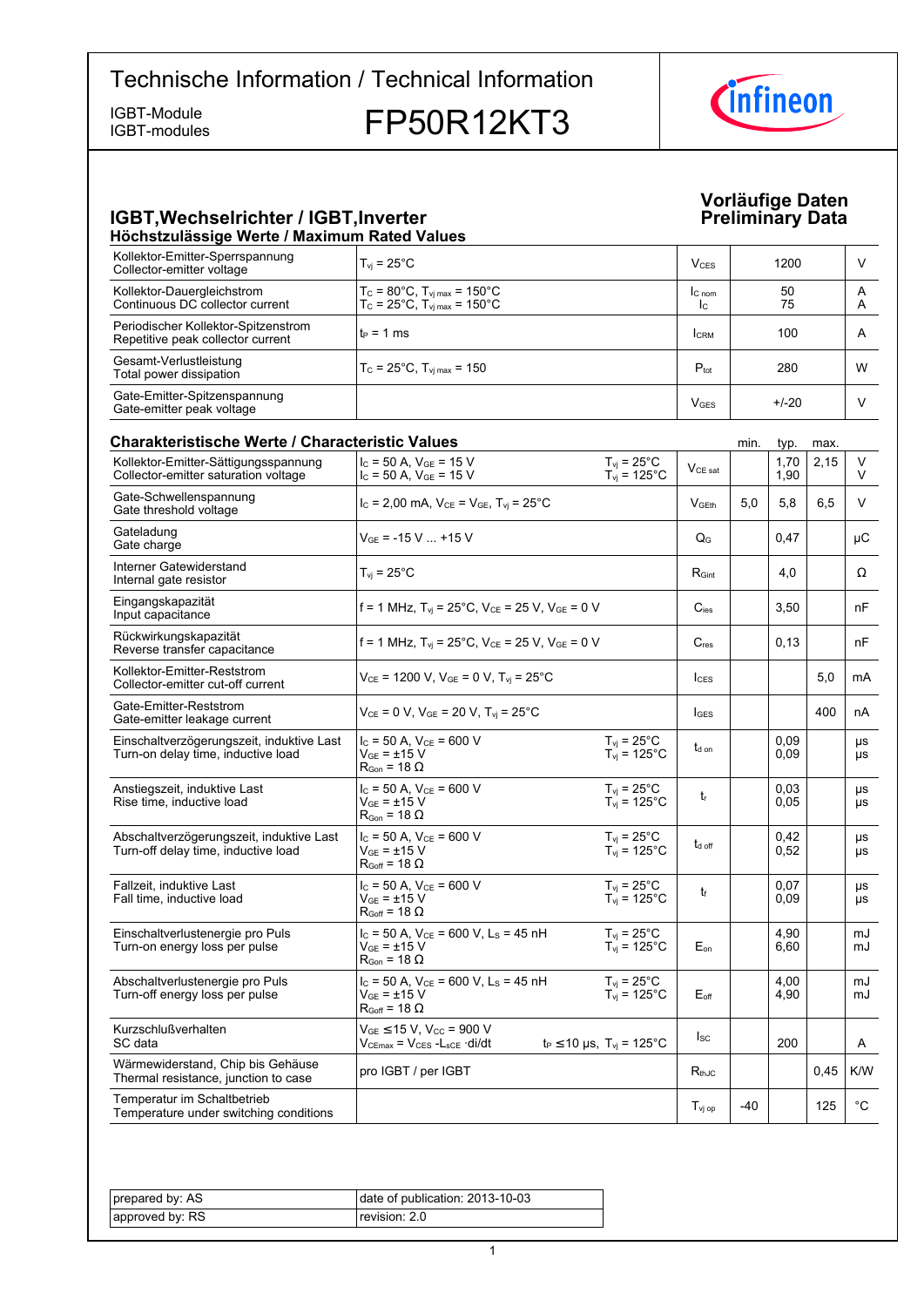IGBT-modules

IGBT-Module<br>IGBT-modules **FP50R12KT3** 



### **Vorläufige-Daten Preliminary-Data**

### **Diode,-Wechselrichter-/-Diode,-Inverter Höchstzulässige-Werte-/-Maximum-Rated-Values**

| Periodische Spitzensperrspannung<br>Repetitive peak reverse voltage | $T_{\rm vi}$ = 25 $^{\circ}$ C                               | <b>V</b> <sub>RRM</sub> | 1200 |        |  |  |  |
|---------------------------------------------------------------------|--------------------------------------------------------------|-------------------------|------|--------|--|--|--|
| Dauergleichstrom<br>Continuous DC forward current                   |                                                              | I۴                      | 50   | A      |  |  |  |
| Periodischer Spitzenstrom<br>Repetitive peak forward current        | $t_P = 1$ ms                                                 | <b>FRM</b>              | 100  | A      |  |  |  |
| Grenzlastintegral<br>$l2$ t - value                                 | $V_R$ = 0 V, t <sub>P</sub> = 10 ms, T <sub>vi</sub> = 125°C | $12$ t                  | 690  | $A^2S$ |  |  |  |

### **Charakteristische Werte / Characteristic**

| <b>Charakteristische Werte / Characteristic Values</b>                    |                                                                                                                   |                                                                      |                                    |       | typ.         | max. |          |
|---------------------------------------------------------------------------|-------------------------------------------------------------------------------------------------------------------|----------------------------------------------------------------------|------------------------------------|-------|--------------|------|----------|
| Durchlassspannung<br>Forward voltage                                      | $I_F = 50$ A, $V_{GE} = 0$ V<br>$I_F = 50 A$ , $V_{GF} = 0 V$                                                     | $T_{\rm vj} = 25^{\circ}$ C<br>$T_{\rm vj} = 125^{\circ}$ C          | $V_F$                              |       | 1,65<br>1,65 | 2,15 | $\vee$   |
| Rückstromspitze<br>Peak reverse recovery current                          | $I_F = 50$ A, - di $_F/dt = 1200$ A/us (T <sub>vi</sub> =125°C)<br>$V_R = 600 V$<br>$V_{GF} = -15 V$              | $T_{vi}$ = 25°C<br>$T_{vi}$ = 125 $^{\circ}$ C                       | <b>IRM</b>                         |       | 51,0<br>50,0 |      | A<br>A   |
| Sperrverzögerungsladung<br>Recovered charge                               | $I_F = 50$ A, - di $_F/dt = 1200$ A/us (T <sub>vi</sub> =125°C)<br>$V_R = 600 V$<br>$V_{GF}$ = -15 V              | $T_{\rm vi}$ = 25 $^{\circ}$ C<br>$T_{\text{vi}}$ = 125 $^{\circ}$ C | $Q_{r}$                            |       | 6,20<br>12,0 |      | μC<br>μC |
| Abschaltenergie pro Puls<br>Reverse recovery energy                       | $I_F = 50$ A, - di $_F/dt = 1200$ A/us (T <sub>vi</sub> =125 <sup>°</sup> C)<br>$V_R = 600 V$<br>$V_{GF}$ = -15 V | $T_{\text{vj}}$ = 25°C<br>$T_{\text{vi}}$ = 125°C                    | $E_{rec}$                          |       | 2,10<br>4,40 |      | mJ<br>mJ |
| Wärmewiderstand, Chip bis Gehäuse<br>Thermal resistance, junction to case | pro Diode / per diode                                                                                             |                                                                      | $R_{th,IC}$                        |       |              | 0,75 | K/W      |
| Temperatur im Schaltbetrieb<br>Temperature under switching conditions     |                                                                                                                   |                                                                      | $T_{\rm\scriptscriptstyle VI\,op}$ | $-40$ |              | 125  | °C       |

### **Diode, Gleichrichter / Diode, Rectifier Höchstzulässige-Werte-/-Maximum-Rated-Values**

| Periodische Spitzensperrspannung<br>Repetitive peak reverse voltage                 | $T_{vi}$ = 25 $^{\circ}$ C                                                                                                          | <b>V</b> <sub>RRM</sub> | 1600        |                  |
|-------------------------------------------------------------------------------------|-------------------------------------------------------------------------------------------------------------------------------------|-------------------------|-------------|------------------|
| Durchlassstrom Grenzeffektivwert pro Chip<br>Maximum RMS forward current per chip   | $T_c = 80^{\circ}$ C                                                                                                                | <b>IFRMSM</b>           | 80          | $\overline{A}$   |
| Gleichrichter Ausgang Grenzeffektivstrom<br>Maximum RMS current at rectifier output | $T_c = 80^{\circ}$ C                                                                                                                | <b>IRMSM</b>            | 115         | A                |
| <b>Stoßstrom Grenzwert</b><br>Surge forward current                                 | $\begin{cases} t_p = 10 \text{ ms}, T_{vj} = 25^{\circ} \text{C} \\ t_p = 10 \text{ ms}, T_{vj} = 150^{\circ} \text{C} \end{cases}$ | <b>IFSM</b>             | 500<br>400  | A<br>A           |
| Grenzlastintegral<br>$I2t - value$                                                  | $\begin{cases} t_p = 10 \text{ ms}, T_{vj} = 25^{\circ} \text{C} \\ t_p = 10 \text{ ms}, T_{vj} = 150^{\circ} \text{C} \end{cases}$ | $ ^{2}t$                | 1250<br>800 | $A^2S$<br>$A^2S$ |

| <b>Charakteristische Werte / Characteristic Values</b>                    |                                                  |                  | min. | tvp. | max. |     |
|---------------------------------------------------------------------------|--------------------------------------------------|------------------|------|------|------|-----|
| Durchlassspannung<br>Forward voltage                                      | $T_{vi}$ = 150°C, $I_F$ = 50 A                   | $V_F$            |      | 1.00 |      |     |
| Sperrstrom<br>Reverse current                                             | $T_{\text{vi}}$ = 150°C, $V_{\text{R}}$ = 1600 V | IR               |      | 3.00 |      | mA  |
| Wärmewiderstand, Chip bis Gehäuse<br>Thermal resistance, junction to case | pro Diode / per diode                            | $R_{th,IC}$      |      |      | 0.65 | K/W |
| Temperatur im Schaltbetrieb<br>Temperature under switching conditions     |                                                  | $T_{\rm vi\,op}$ |      |      |      | °C  |

| prepared by: AS | date of publication: 2013-10-03 |
|-----------------|---------------------------------|
| approved by: RS | revision: 2.0                   |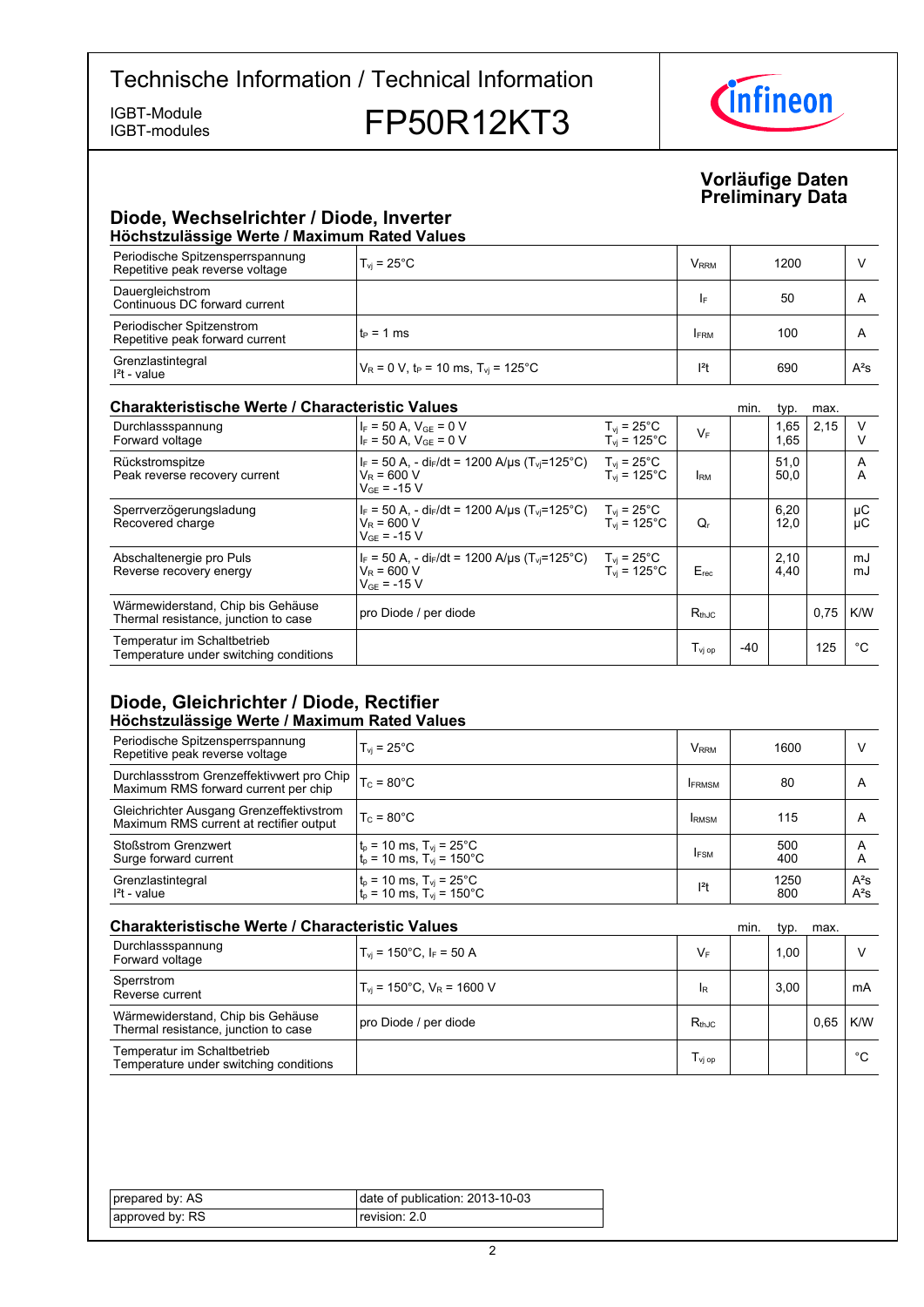IGBT-modules

IGBT-Module **FP50R12KT3** 



### **Vorläufige-Daten Preliminary-Data**

### **IGBT, Brems-Chopper / IGBT, Brake-Chopper Höchstzulässige-Werte-/-Maximum-Rated-Values**

| Kollektor-Emitter-Sperrspannung<br>Collector-emitter voltage             | $T_{vi}$ = 25 $^{\circ}$ C                                                                                            | $V_{CFS}$                | 1200     |        |
|--------------------------------------------------------------------------|-----------------------------------------------------------------------------------------------------------------------|--------------------------|----------|--------|
| Kollektor-Dauergleichstrom<br>Continuous DC collector current            | $T_c = 80^{\circ}$ C, $T_{\text{vi max}} = 150^{\circ}$ C<br>$T_c = 25^{\circ}C$ , $T_{\text{vi max}} = 150^{\circ}C$ | IC <sub>nom</sub><br>Ic. | 40<br>55 | A<br>A |
| Periodischer Kollektor-Spitzenstrom<br>Repetitive peak collector current | $t_P = 1$ ms                                                                                                          | <b>ICRM</b>              | 80       | A      |
| Gesamt-Verlustleistung<br>Total power dissipation                        | $T_c = 25^{\circ}$ C, $T_{\text{vi max}} = 150$                                                                       | $P_{\text{tot}}$         | 210      | W      |
| Gate-Emitter-Spitzenspannung<br>Gate-emitter peak voltage                |                                                                                                                       | V <sub>GES</sub>         | $+/-20$  |        |

#### **Charakteristische Werte / Characteristic Values Minited and Characteristic-** min. typ. max. Kollektor-Emitter-Sättigungsspannung Collector-emitter saturation voltage  $I_{\rm C}$  = 40 A, V<sub>GE</sub> = 15 V  $I_{\rm v}$  = 25°C  $\vert$  V<sub>CE sat</sub><br>  $I_{\rm C}$  = 40 A, V<sub>GE</sub> = 15 V  $I_{\rm vj}$  = 125°C  $\vert$  V<sub>CE sat</sub> 1,80 2,05  $2,30$  V V  $T_{vi}$  = 25 $^{\circ}$ C  $T_{vj} = 125\degree C$ Gate-Schwellenspannung Gate threshold  $V_{\text{C}} = 1,50 \text{ mA}, V_{\text{CE}} = V_{\text{GE}}$ ,  $T_{\text{vi}} = 25^{\circ}\text{C}$   $V_{\text{GEth}}$  5,0 5,8 6,5 V Gateladung Gate charge  $\begin{array}{|c|c|c|c|c|}\n\hline\n\text{change} & & & \text{if } \mathsf{V}_{\mathsf{GE}} = -15 \, \text{V} \dots + 15 \, \text{V} & & & \mathsf{Q}_\mathsf{G} & & \mathsf{Q}_\mathsf{G} & & \mathsf{Q}_\mathsf{G} \mathsf{G} & & \mathsf{V} \mathsf{G}.\n\hline\n\end{array}$ Interner Gatewiderstand Internal gate resistor  $\vert T_{\text{vj}} = 25^{\circ}$ C R<sub>Gint</sub>  $\vert$  R<sub>Gint</sub>  $\vert$  6,0  $\vert$  Ω Eingangskapazität Input capacitance f = 1 MHz,  $T_{\text{vj}}$  = 25°C,  $V_{\text{CE}}$  = 25 V,  $V_{\text{GE}}$  = 0 V  $C_{\text{ies}}$  2,50  $R_{\text{DE}}$ Rückwirkungskapazität Reverse transfer  $f = 1$  MHz,  $T_{vi} = 25^{\circ}$ C,  $V_{CE} = 25$  V,  $V_{GE} = 0$  V  $C_{res}$   $0,09$   $nF$ Kollektor-Emitter-Reststrom Collector-emitter cut-off  $V_{CE}$  = 1200 V,  $V_{GE}$  = 0 V, T<sub>vj</sub> = 25°C  $\vert$   $\vert$ <sub>CES</sub>  $\vert$   $\vert$  5,0  $\vert$  mA Gate-Emitter-Reststrom Gate-emitter leakage  $V_{CE} = 0 \text{ V}, V_{GE} = 20 \text{ V}, T_{vj} = 25^{\circ}\text{C}$   $| \cdot |_{GES} |$   $|$  400 nA Einschaltverzögerungszeit, induktive Last Turn-on delay time, inductive load  $I_{C}$  = 40 A,  $V_{CF}$  = 600 V  $V_{GE} = \pm 15 \text{ V}$  $R_{\text{Gon}} = 27 \Omega$ td on 0,09 0,09 µs µs  $T_{vi}$  = 25 $^{\circ}$ C  $T_{\text{vj}} = 125^{\circ}C$ Anstiegszeit, induktive Last Rise time, inductive load  $I_C = 40 A$ ,  $V_{CE} = 600 V$  $V_{GF}$  =  $\pm 15$  V  $R_{\text{Gon}} = 27 \Omega$ tr 0,03 0,05 µs µs  $T_{\text{vj}}$  = 25 $^{\circ}$ C  $T_{\text{vj}} = 125^{\circ}C$ Abschaltverzögerungszeit, induktive Last Turn-off delay time, inductive load  $I_C = 40$  A,  $V_{CE} = 600$  V  $V_{GE} = \pm 15$  V  $R_{Goff}$  = 27  $\Omega$ t<sub>d off</sub> 0,42  $0.52$ µs µs  $T_{vi}$  = 25 $^{\circ}$ C  $T_{\text{vj}} = 125^{\circ} \text{C}$ Fallzeit, induktive Last Fall time, inductive load  $I_C = 40 A$ ,  $V_{CE} = 600 V$  $V_{CE}$  =  $+15$  V  $R_{\text{Coff}} = 27 \Omega$  $t_f$ 0,07 0.09 µs µs  $T_{\text{vj}} = 25^{\circ} \text{C}$  $T_{\text{vj}} = 125^{\circ} \text{C}$ Einschaltverlustenergie pro Puls Turn-on energy loss per pulse  $I_c = 40$  A,  $V_{CE} = 600$  V,  $L_s = t.b.d.$  nH  $\rm V_{GE}$  =  $\pm 15~\rm V$  $R_{\text{Gon}} = 27 \Omega$  $F_{\alpha}$ 4,10 6,00 m. m.l  $T_{\rm vj}$  = 25°C  $T_{\rm vj}$  = 125°C Abschaltverlustenergie pro Puls Turn-off energy loss per pulse  $I_C = 40$  A,  $V_{CE} = 600$  V,  $L_S = t.b.d.$  nH  $V_{CE}$  = +15 V  $R_{Goff}$  = 27  $\Omega$  $F_{\alpha f}$ 3,10 3,60  $m<sub>l</sub>$ mJ  $T_{vi}$  = 25 $^{\circ}$ C  $T_{vi}$  = 125°C Kurzschlußverhalten SC-data  $V_{GE} \le 15$  V,  $V_{CC} = 900$  V<br> $V_{CEmax} = V_{CES} - L_{sCE} \cdot di/dt$  $t_P$  ≤ 10 µs, T<sub>vj</sub> = 125°C  $\begin{vmatrix} \text{lsc} \\ \text{160} \end{vmatrix}$  160 A Wärmewiderstand, Chip bis Gehäuse warmewheredand, Only bis Ochause<br>Thermal resistance, junction to case IGBT / per  $\begin{array}{|c|c|c|c|c|c|}\n\hline\n & R_{thJC} & & \hline\n0,60 &\text{K/W} \end{array}$ Temperatur im Schaltbetrieb Temperature under switching conditions the conditions of  $\begin{array}{|c|c|c|c|c|}\hline \texttt{J}_\texttt{Vj\,op} & -40 & -125 & \texttt{°C} \ \hline \end{array}$

| prepared by: AS | date of publication: 2013-10-03 |
|-----------------|---------------------------------|
| approved by: RS | revision: 2.0                   |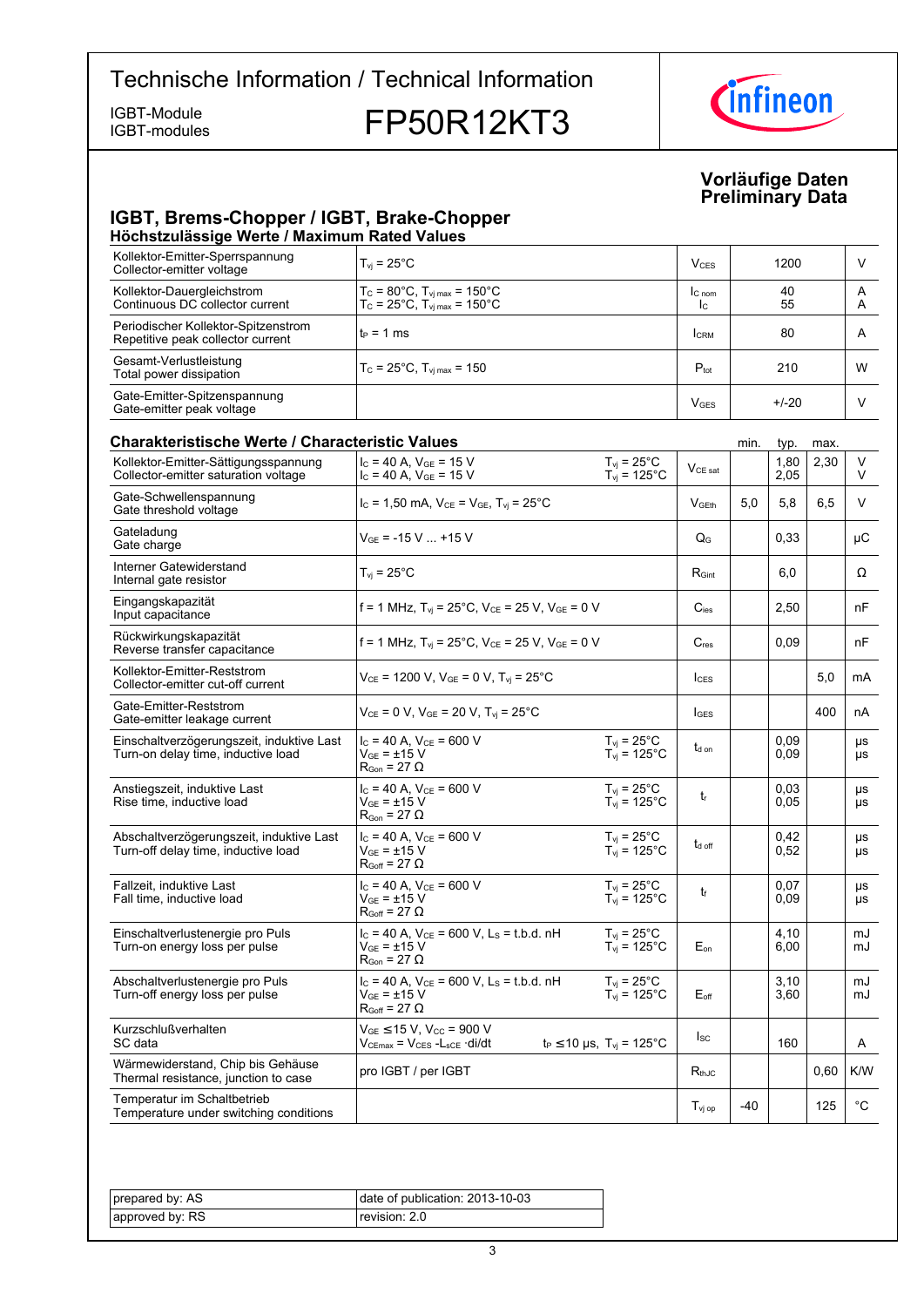IGBT-modules

IGBT-Module<br>IGBT-modules **FP50R12KT3** 



### **Vorläufige-Daten Preliminary-Data**

### **Diode, Brems-Chopper / Diode, Brake-Chopper Höchstzulässige-Werte-/-Maximum-Rated-Values**

| Periodische Spitzensperrspannung<br>Repetitive peak reverse voltage | $T_{\rm vi}$ = 25 $^{\circ}$ C                               | <b>V</b> <sub>RRM</sub> | 1200 |              |  |  |  |  |
|---------------------------------------------------------------------|--------------------------------------------------------------|-------------------------|------|--------------|--|--|--|--|
| Dauergleichstrom<br>Continuous DC forward current                   |                                                              | I۴                      | 15   | $\mathsf{A}$ |  |  |  |  |
| Periodischer Spitzenstrom<br>Repetitive peak forward current        | $t_P = 1$ ms                                                 | <b>FRM</b>              | 30   | A            |  |  |  |  |
| Grenzlastintegral<br>$I2t - value$                                  | $V_R$ = 0 V, t <sub>P</sub> = 10 ms, T <sub>vi</sub> = 125°C | $12$ t                  | 60,0 | $A^2S$       |  |  |  |  |

### **Charakteristische Werte / Characteristic**

| <b>Charakteristische Werte / Characteristic Values</b>                    |                                                                                            |                                                                      |                  |       | typ.         | max. |          |
|---------------------------------------------------------------------------|--------------------------------------------------------------------------------------------|----------------------------------------------------------------------|------------------|-------|--------------|------|----------|
| Durchlassspannung<br>Forward voltage                                      | $I_F = 15 A$ , $V_{GF} = 0 V$<br>$I_F = 15 A$ , $V_{GF} = 0 V$                             | $T_{\rm vj} = 25^{\circ}$ C<br>$T_{\rm vj} = 125^{\circ}$ C          | $V_F$            |       | 1,65<br>1,65 | 2,15 | $\vee$   |
| Rückstromspitze<br>Peak reverse recovery current                          | $I_F = 15 A$ , - di $_F/dt = 400 A/\mu s$ (T <sub>vi</sub> =125°C)<br>$V_R = 600 V$        | $T_{vi}$ = 25°C<br>$T_{vi}$ = 125 $^{\circ}$ C                       | <b>IRM</b>       |       | 16,0<br>15,0 |      | A<br>A   |
| Sperrverzögerungsladung<br>Recovered charge                               | $I_F = 15$ A, - di $_F/dt = 400$ A/us (T <sub>vi</sub> =125°C)<br>$V_R = 600 V$            | $T_{\rm vi}$ = 25 $^{\circ}$ C<br>$T_{\text{vi}}$ = 125 $^{\circ}$ C | $Q_{r}$          |       | 1,80<br>3,00 |      | μC<br>μC |
| Abschaltenergie pro Puls<br>Reverse recovery energy                       | $I_F = 15 A$ , - di $_F/dt = 400 A/ \mu s$ (T <sub>vi</sub> =125°C)<br>$V_{\rm P} = 600$ V | $T_{\rm vj}$ = 25°C<br>$T_{vi} = 125^{\circ}$ C                      | $E_{rec}$        |       | 0,55<br>1,10 |      | mJ<br>mJ |
| Wärmewiderstand, Chip bis Gehäuse<br>Thermal resistance, junction to case | pro Diode / per diode                                                                      |                                                                      | $R_{th,IC}$      |       |              | 1,50 | K/W      |
| Temperatur im Schaltbetrieb<br>Temperature under switching conditions     |                                                                                            |                                                                      | $T_{\rm vi\,op}$ | $-40$ |              | 125  | °C       |

### **NTC-Widerstand-/-NTC-Thermistor Charakteristische Werte / Characteristic**

| <b>Charakteristische Werte / Characteristic Values</b> |                                                          |                    | min. | typ.   | max. |           |
|--------------------------------------------------------|----------------------------------------------------------|--------------------|------|--------|------|-----------|
| Nennwiderstand<br>Rated resistance                     | $T_c = 25^{\circ}$ C                                     | $R_{25}$           |      | 5.00   |      | $k\Omega$ |
| Abweichung von R100<br>Deviation of R100               | $T_c$ = 100°C. R <sub>100</sub> = 493 Ω                  | AR/R               | -5   |        | 5    | $\%$      |
| Verlustleistung<br>Power dissipation                   | $T_c = 25^{\circ}$ C                                     | $P_{25}$           |      |        | 20.0 | mW        |
| <b>B-Wert</b><br>B-value                               | $R_2 = R_{25}$ exp $[B_{25/50}(1/T_2 - 1/(298, 15 K))]$  | $B_{25/50}$        |      | 3375   |      | κ         |
| <b>B-Wert</b><br>B-value                               | $R_2 = R_{25}$ exp $[B_{25/80}(1/T_2 - 1/(298, 15 K))]$  | B <sub>25/80</sub> |      | t.b.d. |      | κ         |
| <b>B-Wert</b><br>B-value                               | $R_2 = R_{25}$ exp $[B_{25/100}(1/T_2 - 1/(298, 15 K))]$ | $B_{25/100}$       |      | t.b.d. |      | κ         |

Angaben gemäß gültiger Application Note.

Specification according to the valid application note.

| prepared by: AS | date of publication: 2013-10-03 |
|-----------------|---------------------------------|
| approved by: RS | revision: 2.0                   |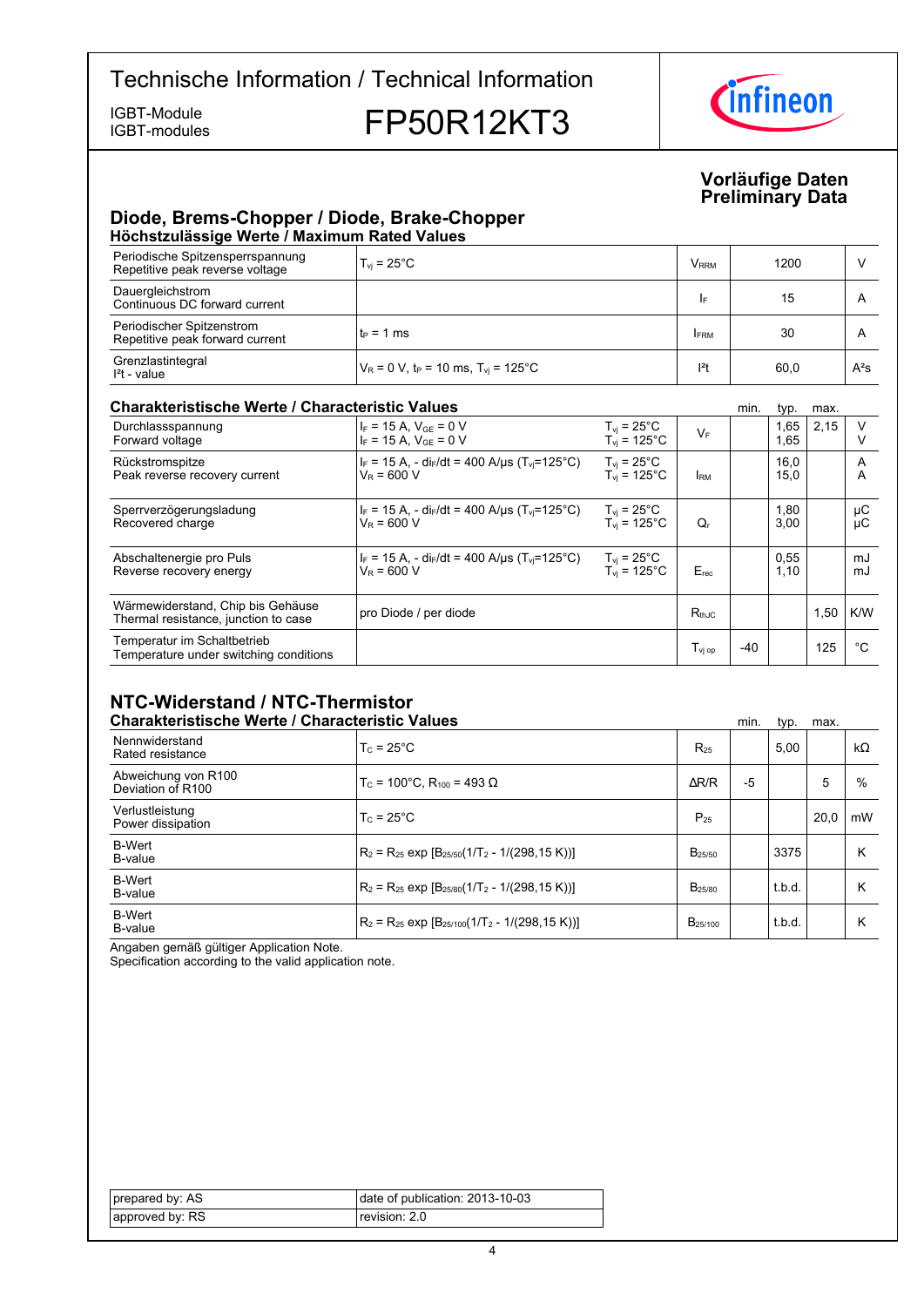IGBT-modules

IGBT-Module<br>IGBT-modules **FP50R12KT3** 



### **Vorläufige-Daten Preliminary-Data**

| <b>Modul / Module</b>                                                                     |                                                                                                                      |                                  |           |                          |      |             |
|-------------------------------------------------------------------------------------------|----------------------------------------------------------------------------------------------------------------------|----------------------------------|-----------|--------------------------|------|-------------|
| Isolations-Prüfspannung<br>Isolation test voltage                                         | RMS. $f = 50$ Hz. $t = 1$ min                                                                                        | <b>V</b> <sub>ISOL</sub>         | 2,5       |                          | kV   |             |
| Material Modulgrundplatte<br>Material of module baseplate                                 |                                                                                                                      |                                  |           | Cu                       |      |             |
| Innere Isolation<br>Internal isolation                                                    | Basisisolierung (Schutzklasse 1, EN61140)<br>basic insulation (class 1, IEC 61140)                                   |                                  | $Al_2O_3$ |                          |      |             |
| Kriechstrecke<br>Creepage distance                                                        | Kontakt - Kühlkörper / terminal to heatsink<br>Kontakt - Kontakt / terminal to terminal                              |                                  | 10,0      |                          | mm   |             |
| Luftstrecke<br>Clearance                                                                  | Kontakt - Kühlkörper / terminal to heatsink<br>Kontakt - Kontakt / terminal to terminal                              |                                  | 7,5       |                          | mm   |             |
| Vergleichszahl der Kriechwegbildung<br>Comperative tracking index                         |                                                                                                                      | CTI                              | > 225     |                          |      |             |
|                                                                                           |                                                                                                                      |                                  | min.      | typ.                     | max. |             |
| Wärmewiderstand, Gehäuse bis Kühlkörper<br>Thermal resistance, case to heatsink           | pro Modul / per module<br>$\lambda_{\text{Paste}} = 1 \text{ W/(m·K)} / \lambda_{\text{grease}} = 1 \text{ W/(m·K)}$ | $R_{thCH}$                       |           | 0.009                    |      | K/W         |
| Modulstreuinduktivität<br>Stray inductance module                                         |                                                                                                                      | $L_{\rm{SCF}}$                   |           | 60                       |      | nH          |
| Modulleitungswiderstand, Anschlüsse -<br>Chip<br>Module lead resistance, terminals - chip | $T_c = 25^{\circ}$ C, pro Schalter / per switch                                                                      | $R_{CC'+EE'}$<br>$R_{AA' + CC'}$ |           | 4.00<br>2,00             |      | $m\Omega$   |
| Lagertemperatur<br>Storage temperature                                                    |                                                                                                                      | $T_{\text{stq}}$                 | $-40$     |                          | 125  | $^{\circ}C$ |
| Anzugsdrehmoment f. Modulmontage<br>Mounting torque for modul mounting                    | Schraube M5 - Montage gem. gültiger Applikationsschrift<br>Screw M5 - Mounting according to valid application note   | M                                | 3,00      | $\overline{\phantom{a}}$ | 6,00 | Nm          |
| Gewicht<br>Weight                                                                         |                                                                                                                      | G                                |           | 300                      |      | g           |

| prepared by: AS | date of publication: 2013-10-03 |
|-----------------|---------------------------------|
| approved by: RS | revision: 2.0                   |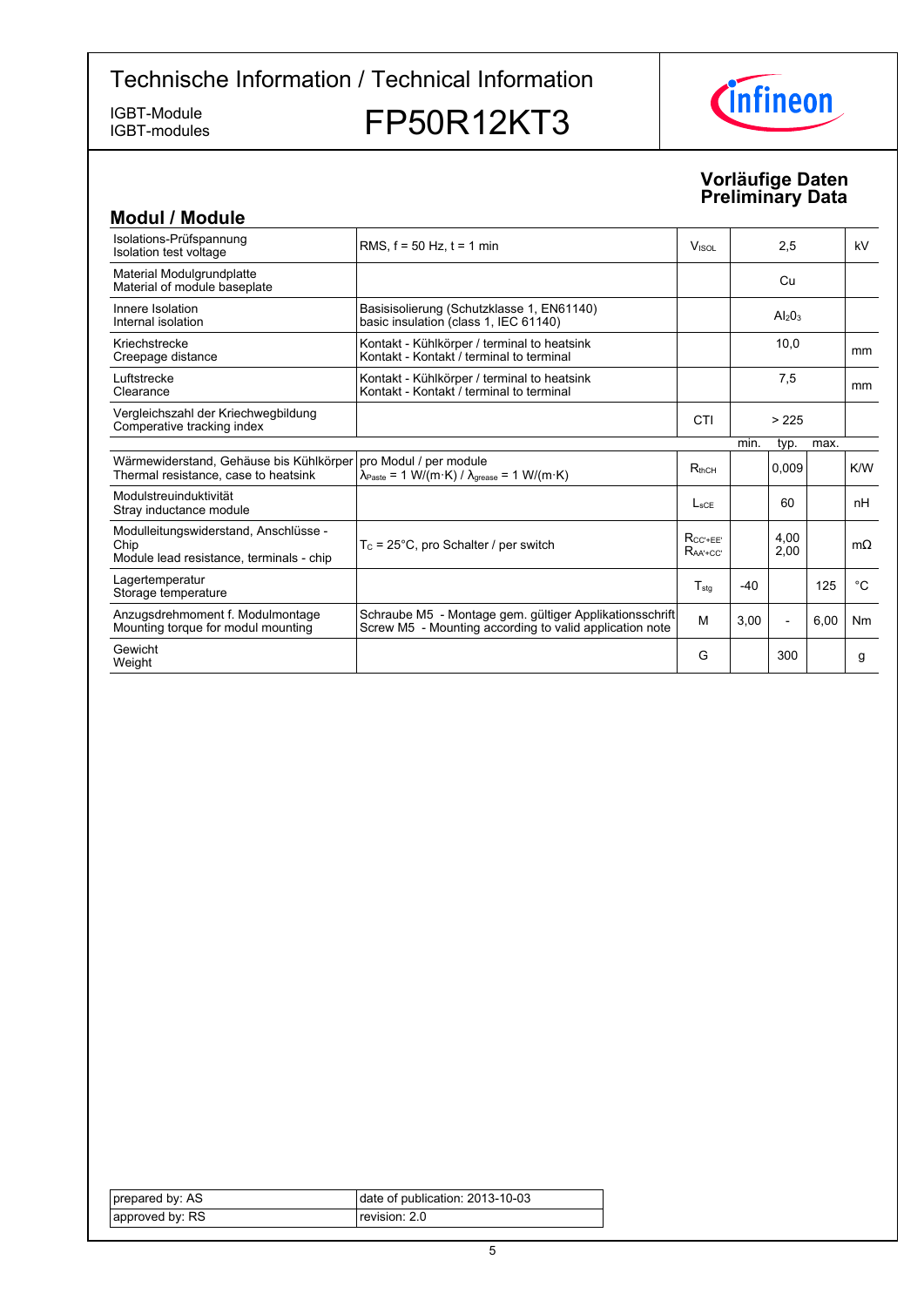IGBT-modules

# IGBT-Module<br>IGBT-modules **FP50R12KT3**





#### **Übertragungscharakteristik-IGBT,Wechselrichter-(typisch) transfer-characteristic--IGBT,Inverter(typical)**  $I_{C}$  = f (V<sub>GE</sub>)

 $\rm V_{CE}$  = 20 V



#### **SchaltverlusteIGBT,Wechselrichter-(typisch) switching-losses--IGBT,Inverter-(typical)**  $E_{on}$  = f (l<sub>C</sub>),  $E_{off}$  = f (l<sub>C</sub>)

 $V_{GE}$  = ±15 V, R<sub>Gon</sub> = 18 Ω, R<sub>Goff</sub> = 18 Ω, V<sub>CE</sub> = 600 V



6

### **Vorläufige-Daten Preliminary-Data**

**Ausgangskennlinienfeld-IGBT,Wechselrichter-(typisch) output-characteristic-IGBT,Inverter-(typical)**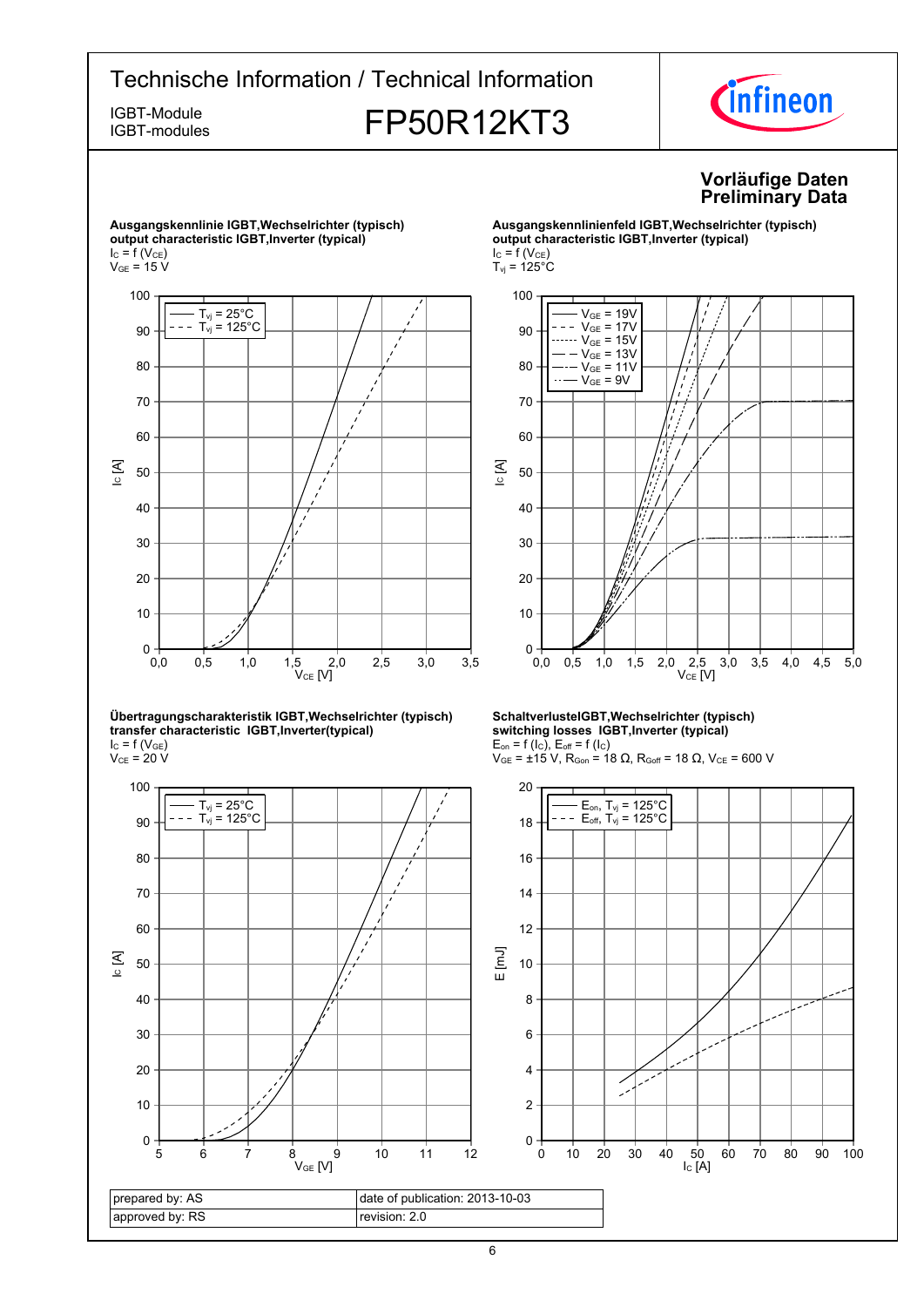

7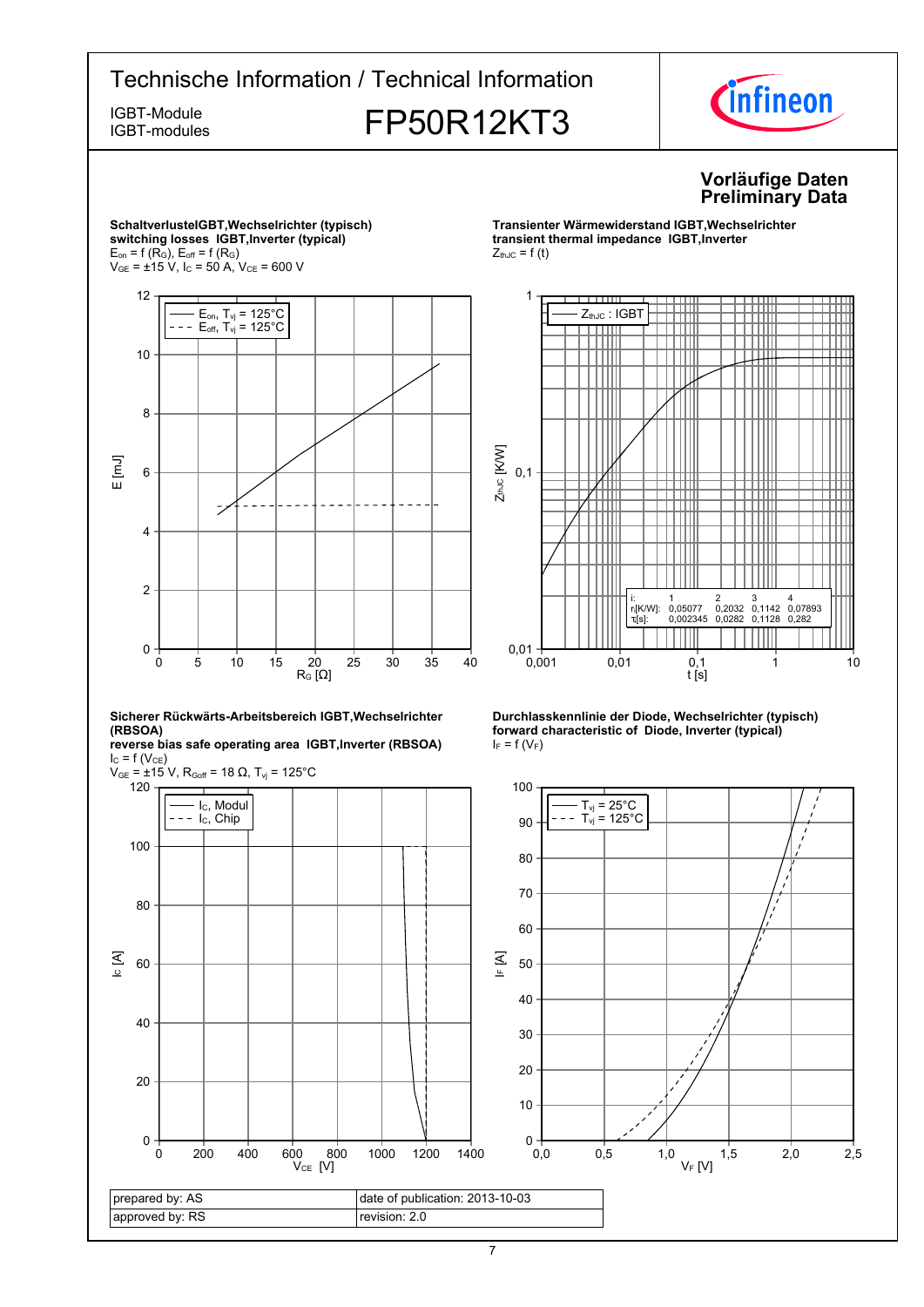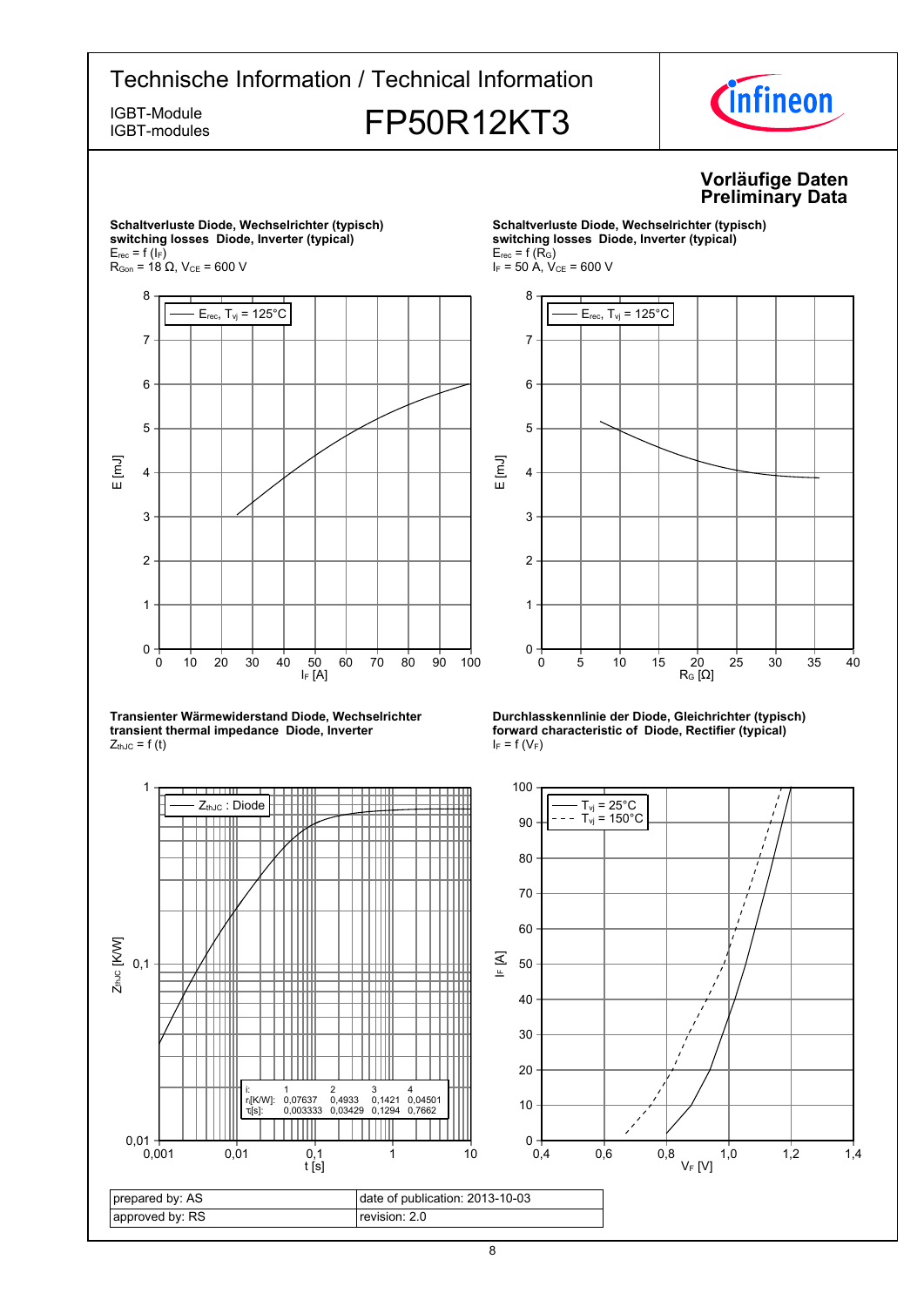IGBT-modules

IGBT-Module<br>IGBT-modules **FP50R12KT3** 



### **Vorläufige-Daten Preliminary-Data**



 $T_{\text{vj}}$  = 25 $^{\circ}$ C  $T_{\text{vj}} = 125^{\circ} \text{C}$ 70

 $I_F = f(V_F)$ 

80



**Durchlasskennlinie der Diode, Brems-Chopper (typisch) forward characteristic of Diode, Brake-Chopper (typical)** 

**NTC-Widerstand-Temperaturkennlinie-(typisch) NTC-Thermistor-temperature-characteristic-(typical)**  $R = f(T)$ 

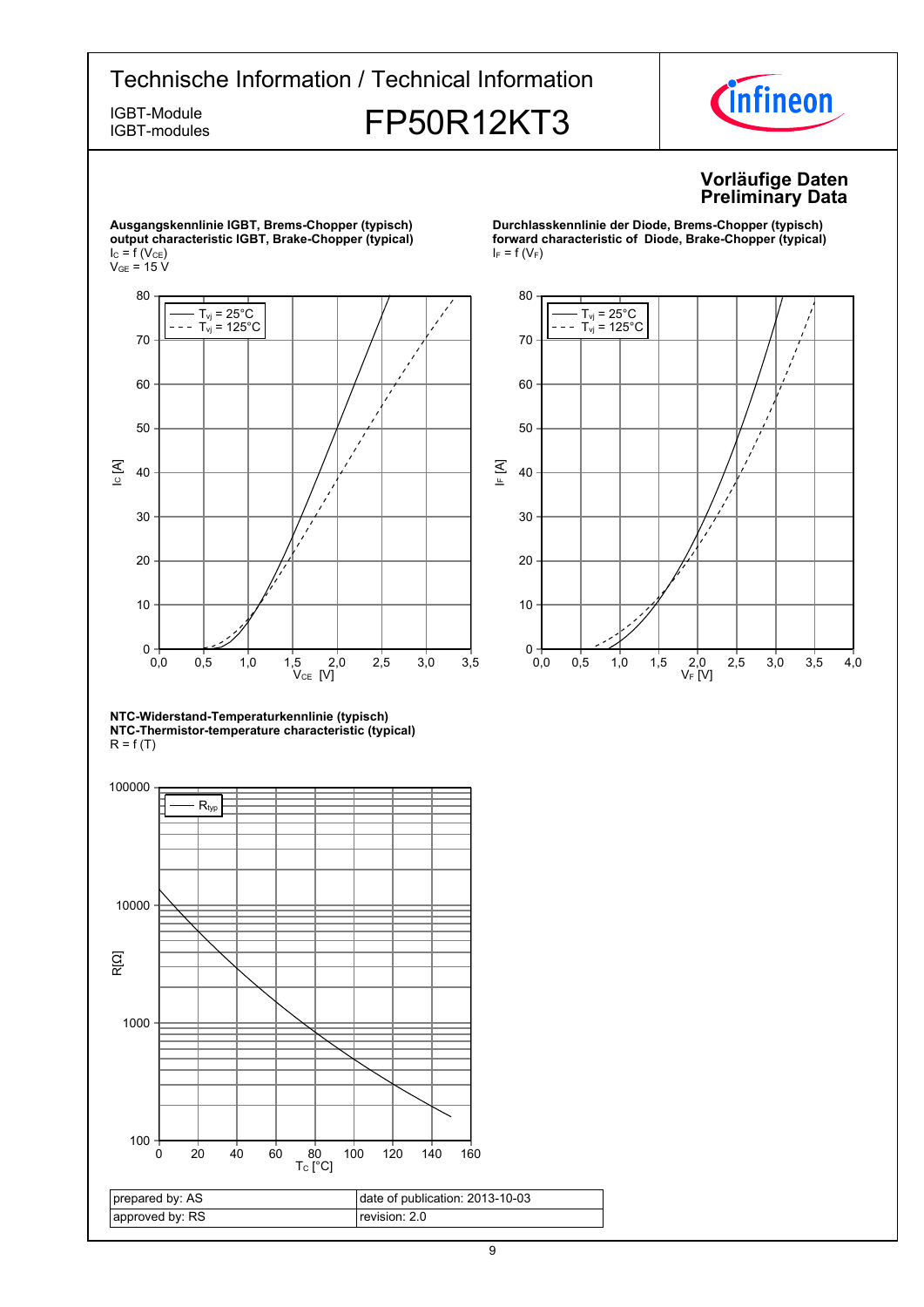IGBT-modules

IGBT-Module<br>IGBT-modules **FP50R12KT3** 



#### **Vorläufige-Daten Data Schaltplan-/-circuit\_diagram\_headline Preliminary-** $30,31$  $\frac{1}{28,29}$ 本 丕 夲  $15c$ 木 木 不 ж لہ27<br>-1426,43,1426  $230$  $25c$ -<br>-9,10 22°  $01,2$  $03.4$  $-0.5, 6$  $-07, 8$  $240$  $-0.11.12$ 16  $\Delta$ 丕 木 本 本 本  $20<sup>o</sup>$  $18°$  $210$  $190$  $\frac{32,33}{2}$  $34,35$ -0 17 Gehäuseabmessungen / package outlines  $3.5 - 0.5$  $\frac{5}{1}$  $(20.5)$  $7*0.5$ I diny I N I  $04.3101$ Infineonות מחדמו היום מותו ומות מות  $\phi$ 2.5-0.1  $\frac{1}{0.2}$   $\frac{1}{0.05}$  $7 - 0.5$  $Y$  2:1  $X2:1$  $122 \pm 0.5$  $110+0.15$  $5 + 0.2$  $1.15 \pm 0.03$  $107 + 0.2$  $0.8 + 0.03$  $94.5 \pm 0.2$  $11.5 \pm 0.2$  $\frac{38}{5110}$  $\overline{a}$  $11.5 \pm 0.2$  $-54.21$  \* 38.335 \*  $\frac{62+0.5}{57.5+0.2}$ 50±0.15  $106.9 \pm 0.3$  $\overline{10}$  $\frac{1}{4.21}$  \*  $5.5^{+0.1}_{-0.3}$  $114.055*$  $-4.055$ \* = alle Maße mit einer Toleranz von  $\Phi$   $\phi$ 0.5  $*$  = all dimensions with tolerance of prepared by: AS date of publication: 2013-10-03 approved by: RS revision: 2.0